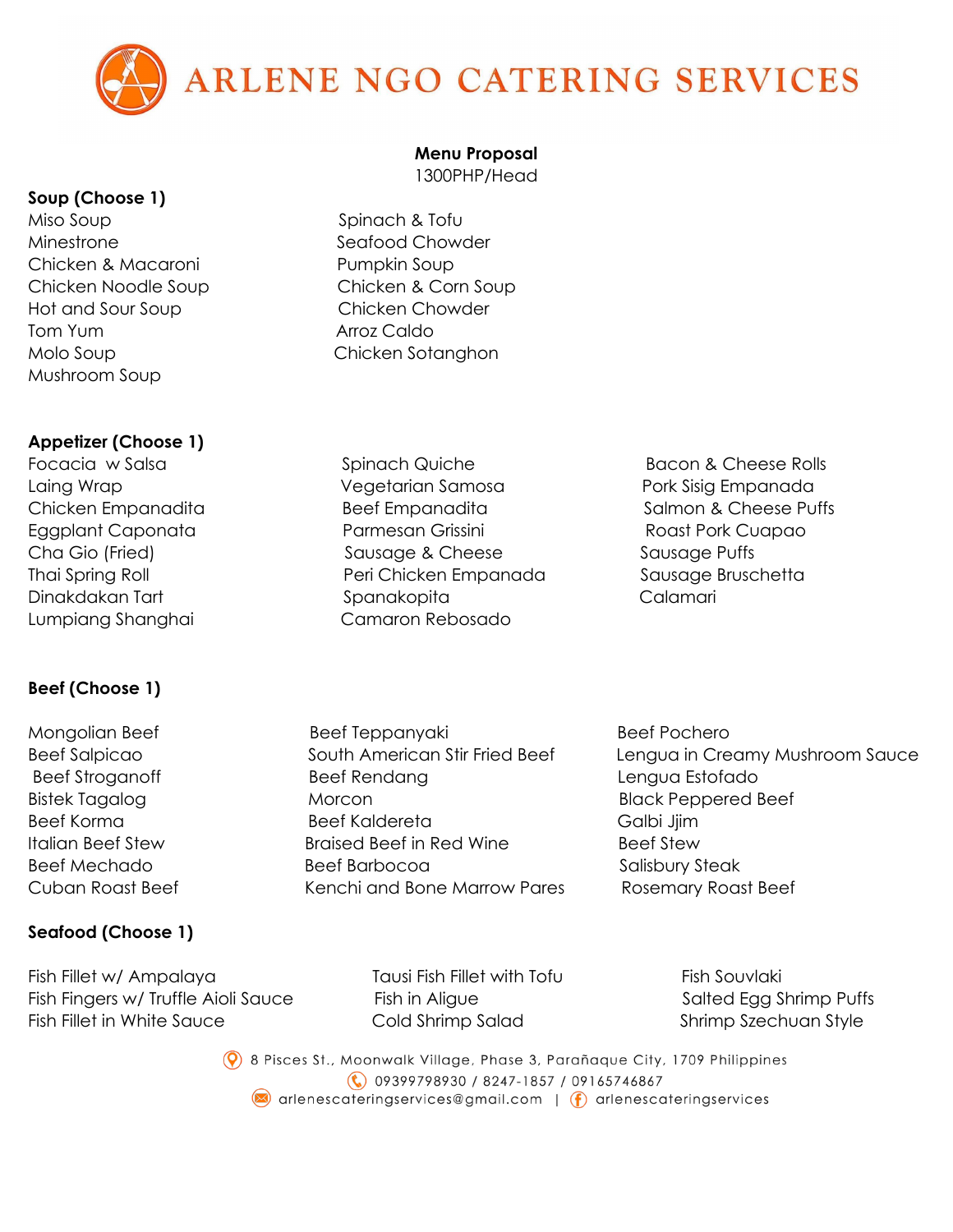

Fish Fillet in Butter Corn Sauce Sweet and Sour Fish Thai Fish Cakes Seafood Casserole Fish Laksa Mixed Seafood in XO Sauce Vegetable Stuffed Squid

Fish Cacciatore Bangus Belly with Alavar Sauce

# **Pork (Choose 1)**

| Lumpiang Shanghai                                                                                                                                              | Pork Barbecue                                                                                                               | <b>Balsamic Pork Tenderloin</b>                                                                                   |
|----------------------------------------------------------------------------------------------------------------------------------------------------------------|-----------------------------------------------------------------------------------------------------------------------------|-------------------------------------------------------------------------------------------------------------------|
| Arroz Ala Cubana                                                                                                                                               | <b>Stewed Pork</b>                                                                                                          | House Smoked Liempo                                                                                               |
| Eggplant w Minced Pork                                                                                                                                         | Vietnamese Glazed Pork                                                                                                      | Barbecue Ribs                                                                                                     |
| Pork Embutido                                                                                                                                                  | Pork Hamonado                                                                                                               | Oriental Roast Pork (Charsiu)                                                                                     |
| Porchetta                                                                                                                                                      | Apple Roast Belly                                                                                                           | Mediterranean Roast Pork                                                                                          |
| Pork Cassoulet<br><b>Beer Braised Pork</b><br>Soy Anise Pork Chop<br>Lechon Kawali<br>Sinigang na Lechon Kawali Pork Sisig<br><b>Sticky Coffee Glazed Pork</b> | Sweet & Sour Pork<br><b>Barbecue Liempo</b><br>Dinakdakan<br>Pork Ribs in Black Bean Sauce<br>Pork Ribs in Thai Salad Sauce | Salt & Pepper Ribs<br><b>Grilled American Ribs</b><br>Asian Roast Pork<br>Crispy Pork Binagoongan<br>Lechon Macau |
|                                                                                                                                                                |                                                                                                                             |                                                                                                                   |

## **Poultry (Choose 1)**

| Chicken Tandoori                                     | Chicken Mushroom & Tofu                           | <b>Chicken Cacciatore</b>               |
|------------------------------------------------------|---------------------------------------------------|-----------------------------------------|
| Chicken w/ Celery                                    | Chicken Adobo                                     | Chicken Satay                           |
| Garlic Chicken                                       | Lemon Rosemary Chicken                            | Chicken Souvlaki                        |
| Chicken Sambal                                       | <b>Buffalo Wings</b>                              | Chicken Kebab                           |
| Chicken Cordon Bleu                                  | Chicken Florentine                                | Chicken Fingers                         |
| <b>Thai Roasted Chicken</b>                          | Lechon Manok                                      | <b>Tex-Mex Grilled Chicken</b>          |
| <b>Boneless Chicken Barbecue</b><br>Chicken Yakitori | Chicken Inasal<br>Grilled Peruvian Chicken Skewer | Lemon Chicken<br>Arlene's Fried Chicken |

### **Vegetable (Choose 1)**

| Mixed Vegetables  |  |
|-------------------|--|
| Mushroom Salpicao |  |

| Eggplant Cups |  |
|---------------|--|
| Pakbet        |  |

s Mushroom & Water Chestnut Bacon & Cabbage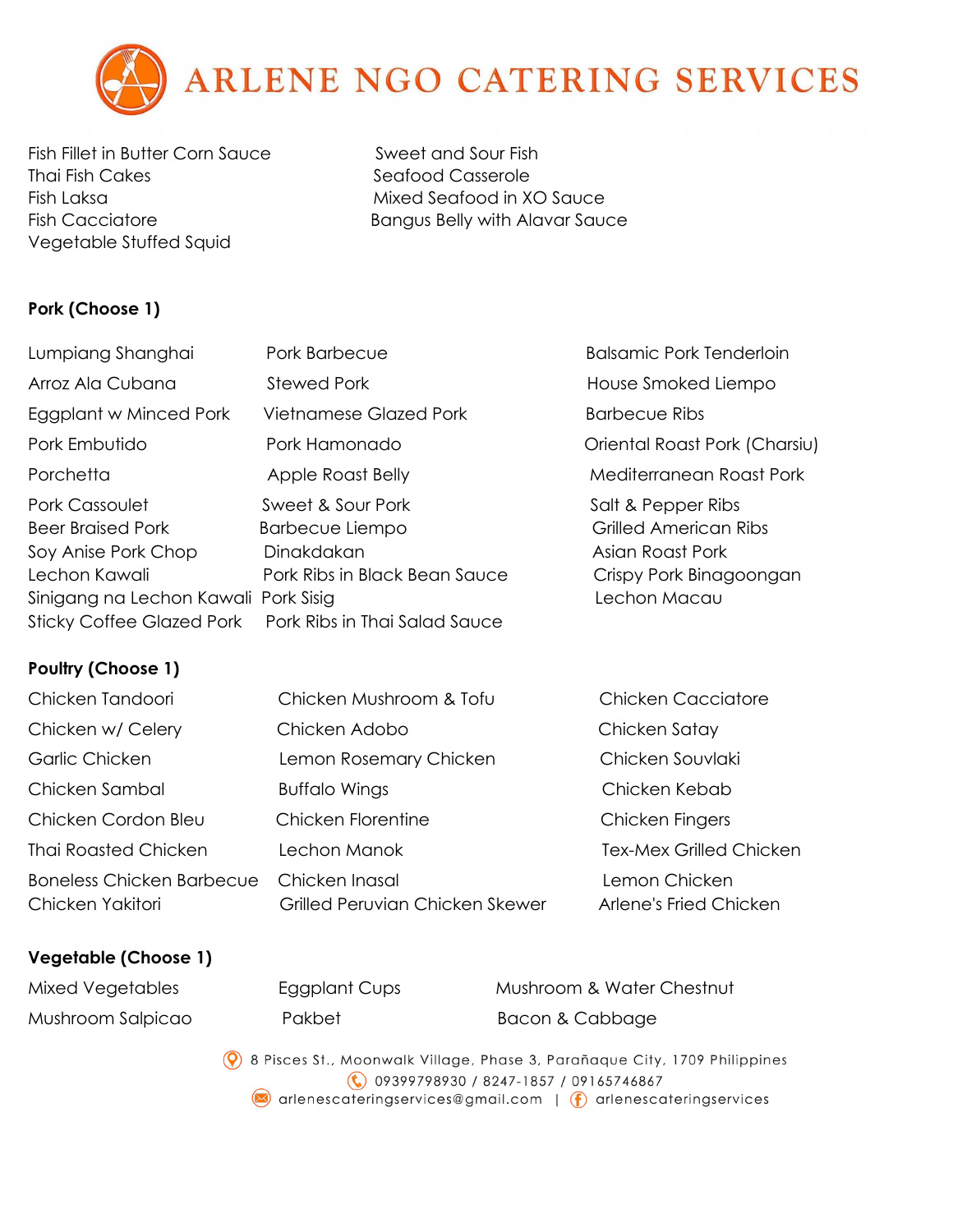

- Beans & Mushroom Corn & Cabbage Tofu Spring Roll Buttered Vegetables Mushroom & Tofu Vegetarian Pesto Cajun Roasted Potato Buttered Vegetables Tofu Binagoongan Honey & Ginger Tofu Lumpiang Togue Vegetable Kare Kare Vegetable Parmesan Chopseuy
- 
- Mapo Tofu **Example 20 Yegetable Casserole** Roasted Vegetables with Cashew Gising Gising **Eggplant Omelet** Broccoli with Mushroom

#### **Starch**

Steamed Rice

### **Pasta (Choose 1)**

| <b>Pancit Canton</b>                                                                      | Chicken & Chorizo        | Beef Lasagna            |  |
|-------------------------------------------------------------------------------------------|--------------------------|-------------------------|--|
| <b>Bolognese</b>                                                                          | Yakisoba                 | Sausage Cream Pasta     |  |
| Kung Pao Chicken                                                                          | Mushroom & Truffle Pasta | <b>Birthday Noodles</b> |  |
| Pancit Bihon                                                                              | Cheesy Taco Pasta        | Pancit Palabok          |  |
| Pomodoro                                                                                  | Mac & Cheese             | Pancit Dinakdakan       |  |
| Spaghetti                                                                                 | Crab Fat Pasta           | Carbonara               |  |
| Tinapa Pasta                                                                              | Chicken Pesto            | <b>Beef Stroganoff</b>  |  |
| Japchae                                                                                   | Shrimp Sotanghon         | Seafood Cha Misua       |  |
| Pancit Sotanghon<br>Shrimp & Chorizo Pasta<br>Olive & Anchovy Pasta Seafood Chami Guisado |                          |                         |  |

## **Dessert (Choose 1)**

| Bomboloni (Dulce de leche)           | Caramel Bar          | Ensaymada with Cream Cheese Filling |
|--------------------------------------|----------------------|-------------------------------------|
| <b>Bomboloni (Chocolate Ganache)</b> | Raspberry Taho       | Strawberry/Mango Pannacotta         |
| Creme Brulee                         | Coconut Macaroon     | Coffee Jelly                        |
| Tart Chocolat                        | Mango Sago           | Tres Leches                         |
| Creme Brulee                         | Calamansi Buttercake | <b>Strawberry Cheesecake</b>        |